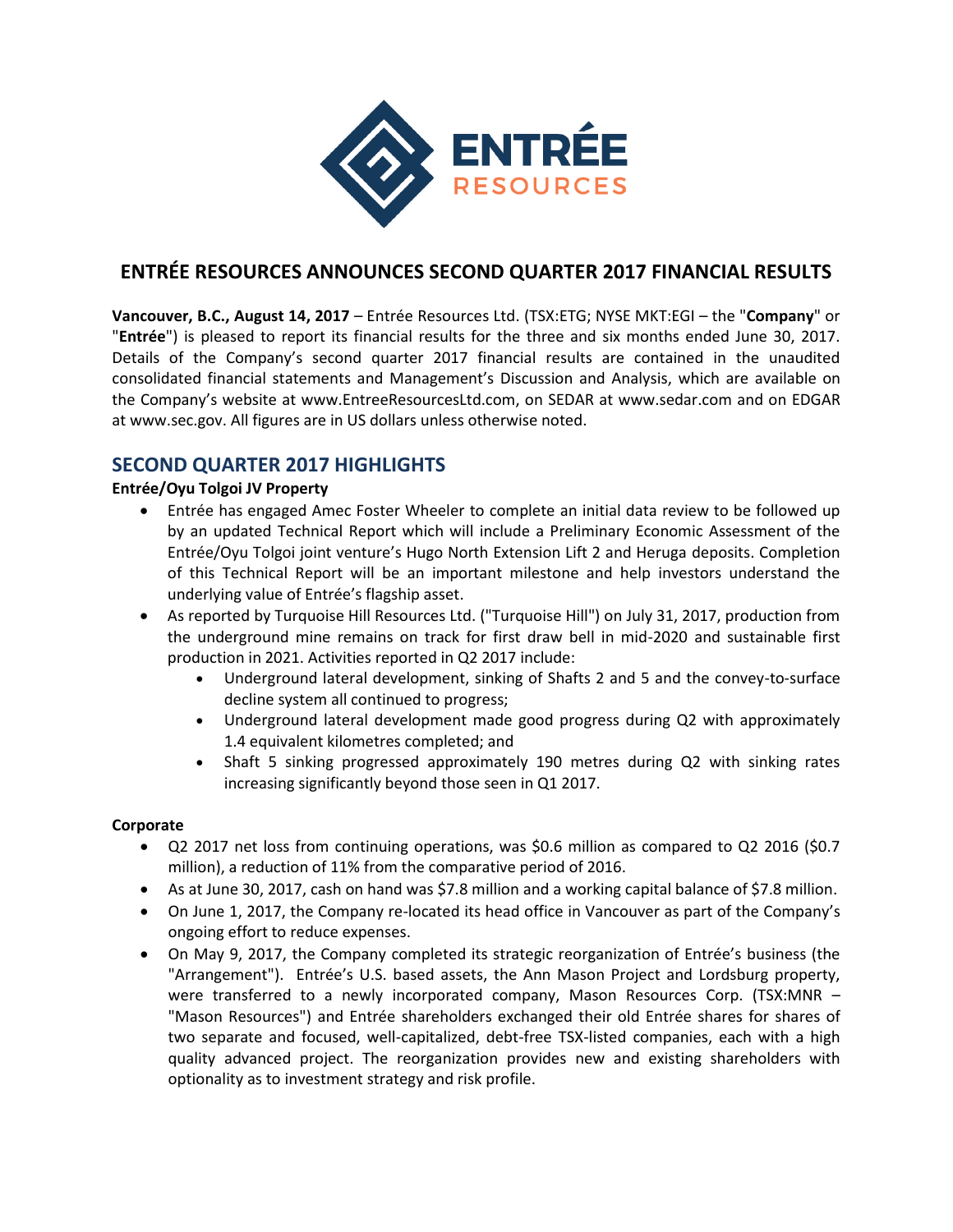- On May 9, 2017, the Company changed its name from Entrée Gold Inc. to Entrée Resources Ltd.
- On May 9, 2017, the Company entered into an Administrative Services Agreement with Mason Resources, pursuant to which Entrée will provide office space, furnishings and equipment, communications facilities and personnel necessary for Mason Resources to fulfill its basic dayto-day head office and executive responsibilities on a pro-rata cost-recovery basis.

# **OUTLOOK AND STRATEGY**

### **Entrée/Oyu Tolgoi JV Property**

In Q2 2017, Entrée engaged Amec Foster Wheeler to complete an initial data review to be followed by an updated Technical Report which will include a Preliminary Economic Assessment of the Entrée/Oyu Tolgoi joint venture's Hugo North Extension Lift 2 and Heruga deposits. The Company estimates the cost to be approximately \$0.5 million to complete and publish the report.

Development of the Oyu Tolgoi project continues to advance with the focus on lateral development, sinking of Shafts 2 and 5, support infrastructure and the convey-to-surface system. Sinking of Shaft 4, which Entrée expects to commence in 2018 based on the anticipated completion date, will be the first physical development on the Entrée/Oyu Tolgoi joint venture property. Turquoise Hill has previously announced that Shaft 4 should be complete in 2021. Turquoise Hill and the Company expect first development production from the Entrée/Oyu Tolgoi joint venture property in approximately 2021.

Management will continue through 2017 to improve the investment community's understanding of the potential value of Entrée's interest in the Entrée/Oyu Tolgoi joint venture property.

### **Corporate**

The Company has focused, and will continue to focus its efforts on conserving cash reserves. Corporate objectives for 2017 include maximizing the market value of the Company's assets through restructuring, increasing investor awareness and cash conservation. Total corporate costs, which include marketing and compliance costs, remain estimated to be between \$1.6 million and \$1.8 million for the 2017 year.

### **QUALIFIED PERSON**

Robert Cinits, P.Geo., Entrée's Vice President, Corporate Development, a Qualified Person as defined by National Instrument 43-101, has approved the technical information in this release.

### **ABOUT ENTRÉE RESOURCES LTD.**

Entrée Resources Ltd. is a well-funded Canadian mining company with a unique carried joint venture interest on a significant portion of one of the world's largest copper-gold projects – the Oyu Tolgoi project in Mongolia. The Entrée/Oyu Tolgoi joint venture property includes the Hugo North Extension and Heruga copper-gold deposits, as well as a large underexplored, highly prospective land package. Rio Tinto is managing the construction of Lift 1 of the Hugo North underground block cave on both the Oyu Tolgoi mining license and the Entrée/Oyu Tolgoi joint venture property. Lift 1 underground development is fully financed. Entrée has a 20% carried participating interest in the Entrée/Oyu Tolgoi joint venture, with a 30% interest in all mineralization identified above 560 metres elevation from the Entrée/Oyu Tolgoi joint venture property. Sandstorm Gold Ltd., Rio Tinto and Turquoise Hill Resources Ltd. are major shareholders of Entrée, holding approximately 14%, 10% and 8% of the shares of the Company, respectively. More information about Entrée can be found at www.EntreeResourcesLtd.com.